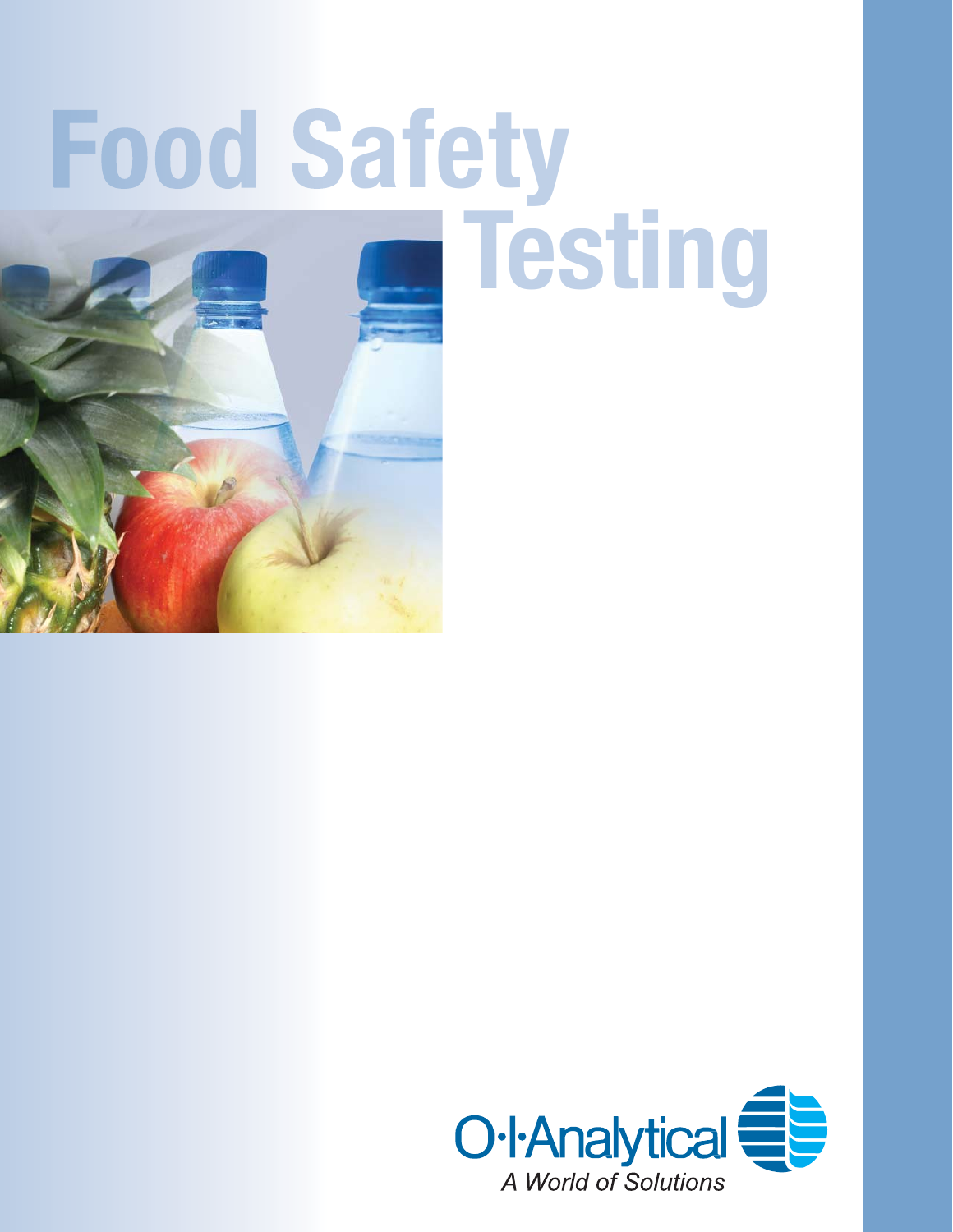## **Chemical Contaminants & Food Safety**

Globalization of the food supply chain provides economic benefits to consumers. The U.S. currently receives 25,000 shipments of imported food each day. Imports have captured a large share of the market with 92 percent of fresh and frozen seafood, 75 percent of the apple juice, and 52 percent of the grapes consumed coming from outside the U.S<sup> $1$ </sup>. Food retailers and processors obtain an increasing amount of their products from developing countries where production costs are low and there is virtually no government regulation.

Monitoring imported food products for chemical contaminants has become a major consumer health and safety concern. Regulatory agencies in the U.S., Europe and Japan have established maximum chemical contaminant levels for food products that trigger legal action to remove products from the market  $2,3$ . Regulations in each of these major markets also define "positive" lists of permissible food ingredients. This regulatory framework has established screening procedures for contaminants and ingredients commonly associated with food products, (e.g.; pesticide residues, preservatives).

Purposeful adulteration of food products with illegal or improper toxic ingredients to cut costs has also emerged as a serious concern with food products imported from some developing countries. A case in point is the massive recall issued by U.K. authorities in 2005 when more than 580 different products were found to contain the banned synthetic dye Sudan Red I 4 .

Intentional contamination of drinking water or food products with cyanide or other chemicals represents another potential threat being addressed by multiple U.S. government agencies (CDC, DHS, EPA, and FDA) issuing analytical guidance documents and response plans.

The changing nature and sources of chemical contaminants will likely require an expansion of established food testing programs and the adoption of new techniques to ensure food safety.

*1 PBS On-Line News Hour Report: Questions Raised on Food Safety, June 1, 2007; http://www.pbs.org/newshour/bb/science/janjune07/foodfears\_06-01.html*

*2 Action Levels for Poisonous or Deleterious Substances in Human Food and Animal Feed; http://www.cfcan.fda.gov/~lrd/fdaact.html*

*3 European Union Maximum Residual Levels (MRLs); http://ec.europa.eu/food/plant/ protection/resources/mrl\_pesticide.pdf*

*4 Coloring Foods & Beverages, Food Technology, Vol. 59, No. 5, May 2005.*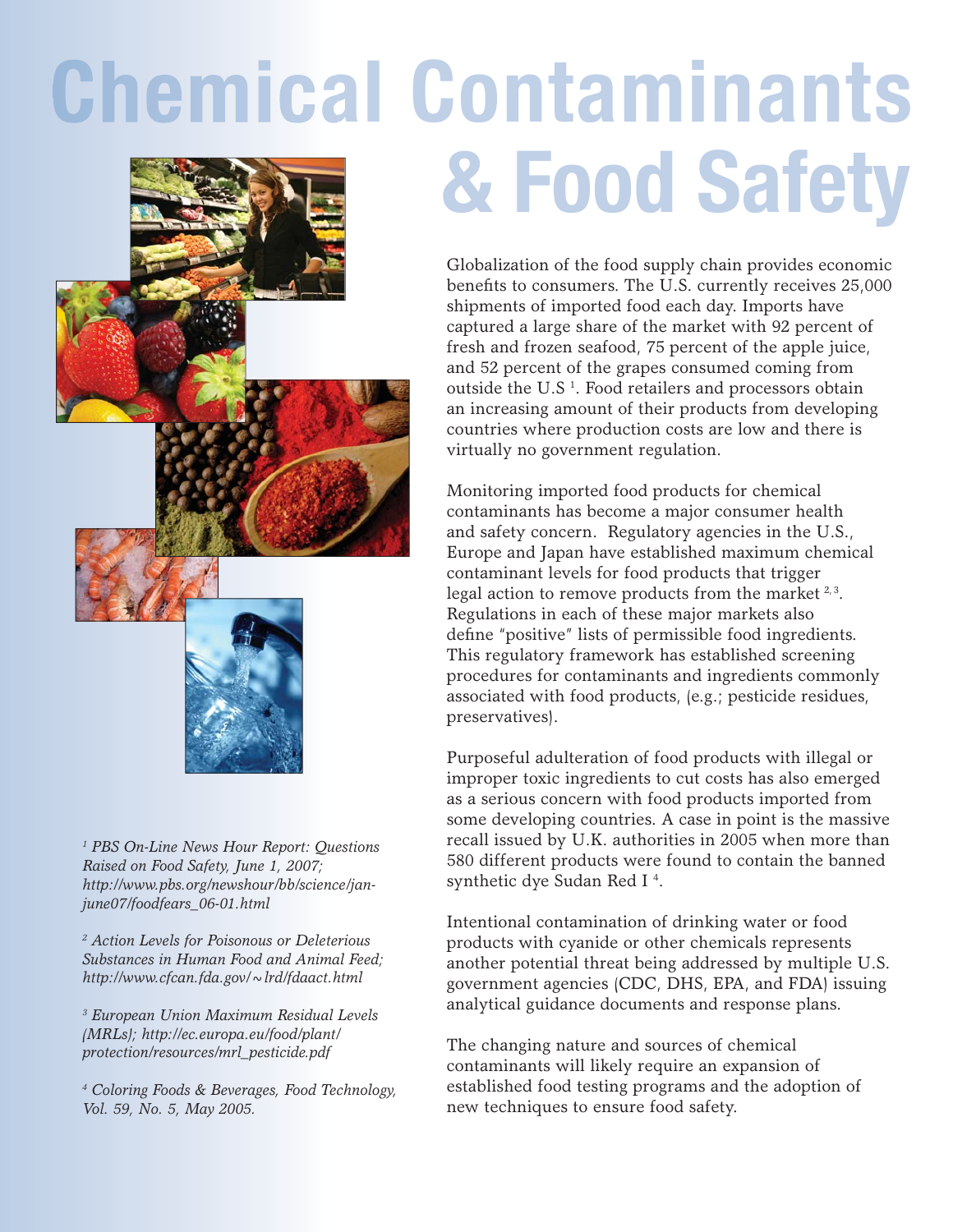#### **Sample Prep and Analysis for Food Safety Testing**

OI Analytical provides sample preparation and turn-key analytical solutions for testing food products and water for chemical contaminants.